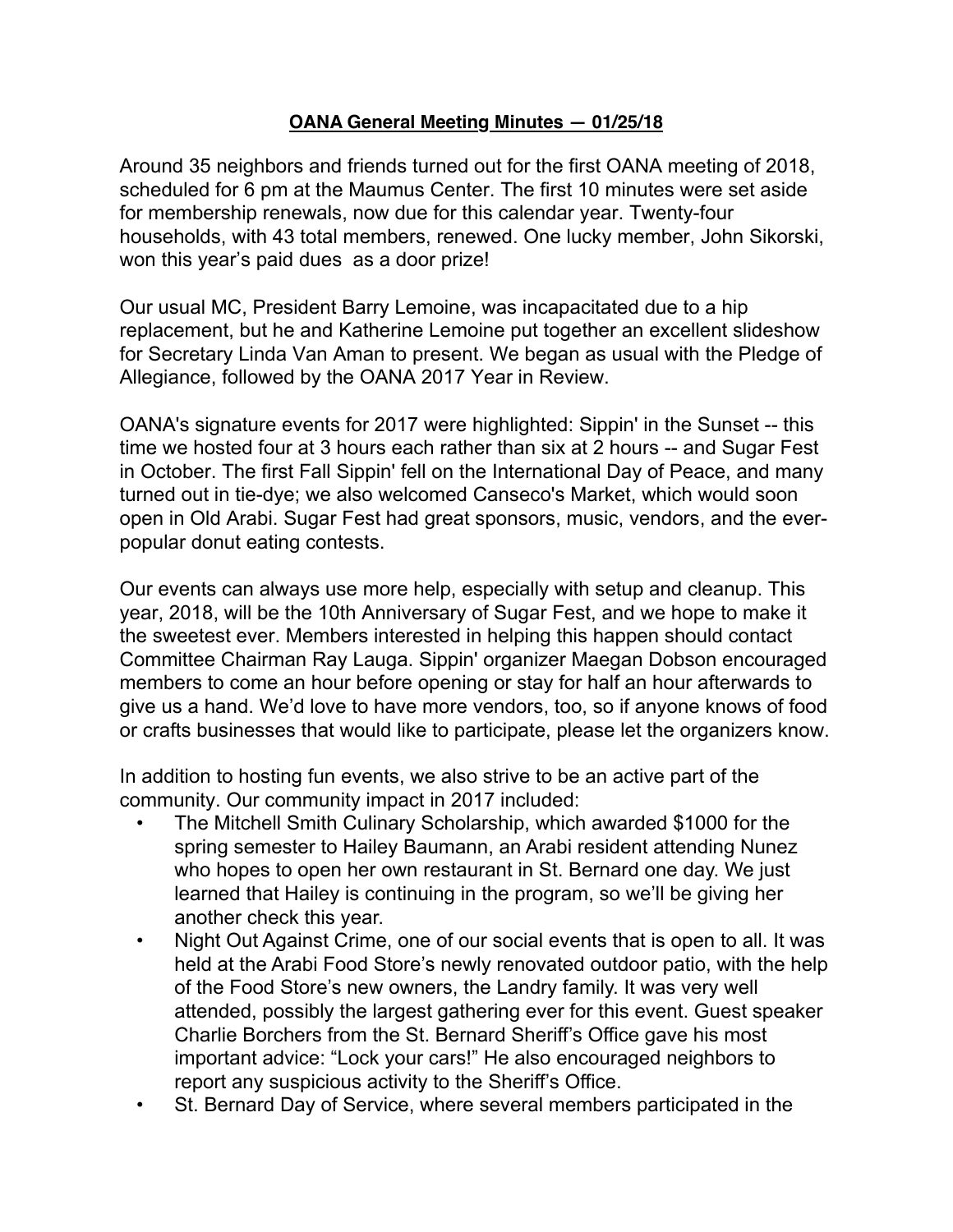event at the Old Arabi Community Garden, planting the beds and watching the sunset.

- The second Old Arabi Utility Art Box on St. Claude Avenue (the first is in front of Studio Arabi) — local artist Sabrina Smith has been commissioned to paint an OANA-sponsored design highlighting the Mississippi River and one of the parish's first cash crops, indigo. The boxes help to showcase our Cultural Arts District.
- As our traditional holiday donation, OANA adopted 10 needy families from Arabi Elementary, each of which received a \$200 gift card from Canseco's Grocery, a \$300 gift card from Walmart, and a voucher for a Christmas tree from Renaissance Gardens.
- Bar tips from the November Sippin' in the Sunset were donated to the St. Bernard Veterans' Association, and we also donated the drinks for the annual Veterans' luncheon at Rocky & Carlos.

Members-only events for the year were:

- our August Summer Social, held on a dark and stormy Katrina anniversary night, the 29th. Despite another hurricane watch, turnout was good at The Valiant Lounge, with delicious food catered by Arabi Food Store and The Kitchen Table. Many thanks to al three businesses for their support!
- the annual December Holiday Party at The Kitchen Table, with more great food & cheer. At the party, Debbie Smith was honored with our very first Friend of Old Arabi Award for her selfless commitment to our neighborhood and our association. We plan to make this an annual feature as well.

Our membership has grown, and so have our finances!

- We began January of 2016 with \$41,381, and ended December 2017 with \$46,121 (the data shows a two year period, since scholarship and beautification money was earmarked during that time).
- Sippin' profits were about \$1500 in the fall and \$1500 in the spring. We also invested in ice chests, tablecloths, and dispensers.
- Sugar Fest profit exceeded \$6200.
- Membership at the end of 2016 was 42 households with 68 members; at the end of 2017 we had 68 households with 120 total members.
- \$11,867 remains in the Mitchell Smith Scholarship Fund, and \$8877 is earmarked for ongoing beautification projects.

Thanks and kudos to our other Committee Chairs:

• Beautification — Troy Barrios has been working closely with the Community Garden, and member John Sikorsky has been mowing and edging around the beds there. Member Kathy Hall can be seen picking up trash on her long walks through the neighborhood.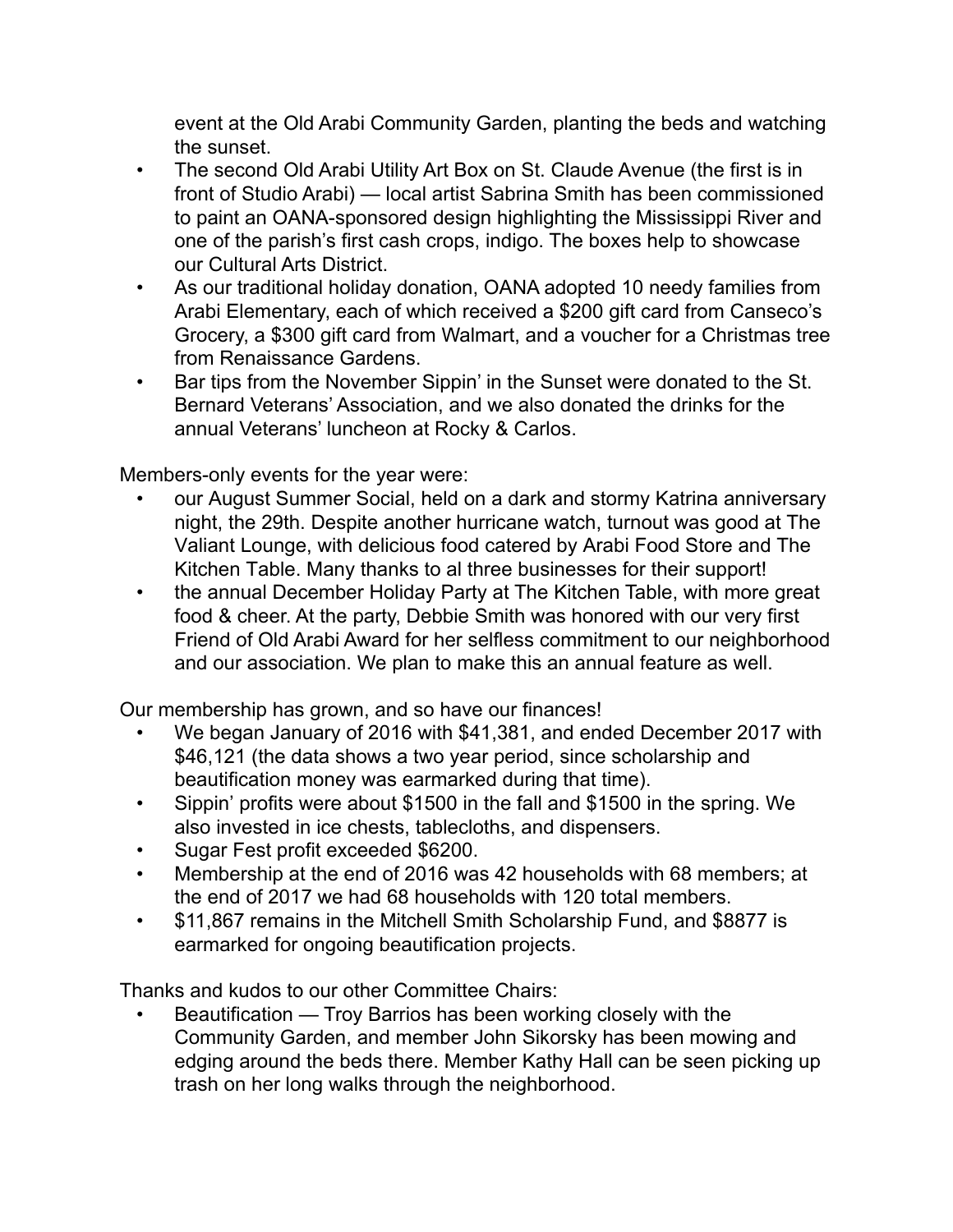- Sunshine Jenifer Heintz sends cards of congratulations, birthday greetings, get-well wishes and condolences to members. Make sure to provide us with birthday & anniversary dates to receive some sunshine!
- Hospitality Kelly McCartney has done a fabulous job organizing our Socials and providing refreshments & door prizes for these general meetings.
- Articles of Incorporation and Bylaws Sal Cusimano is working on revisions, and the Board will be working on them in their February and March meetings, with the goal of presenting proposed changes to the membership at the next General Meeting in April.
- Membership Charlie LeSage helped increase our membership in 2017.
- Financial Alison Barrios is doing a great job refining our bookkeeping systems to be more organized and professional.

At the end of 2017, OANA Vice President Charlie LeSage sold his Mehle Street home and currently resides outside the parish. Former OANA Board Member Maegan Dobson has agreed to serve as interim Vice President, at least through April, when we hope Charlie will return. We thank them both for their commitment to OANA, and welcome back Maegan!

Congratulations were extended to these Board Members:

- Alison Barrios & Linda Van Aman were accepted into this year's Leadership St. Bernard class and will begin attending sessions next week. The two split an OANA scholarship that will pay one full fee for a member or members entering the program every year.
- Jenifer Heintz was given the BPW Golden Circle Award for her commitment to that organization, and was also appointed head of the Tourist Commission.
- Alison Barrios received the 2017 Entrepreneur of the Year Award by the Women's Council of REALTORS New Orleans Metropolitan Network.

Upcoming dates were announced:

- Sippin' in the Sunset, Thursdays March 15th (the Ides of March) and May 10th, 6-9 pm.
- The next General Meeting will be in April, tentatively on Thursday the 12th, 6 pm at the Maumus Center.

February Planetarium Dates were presented, with shows on Saturday the 3rd and Wednesday the 21st. For more information, call Gena Asevedo at 504-301-0239.

New in Old Arabi: Chew Rouge, food at Pirogue's Whiskey Bayou. Visit their website for menu and details, dine in or carry out, call or text orders to